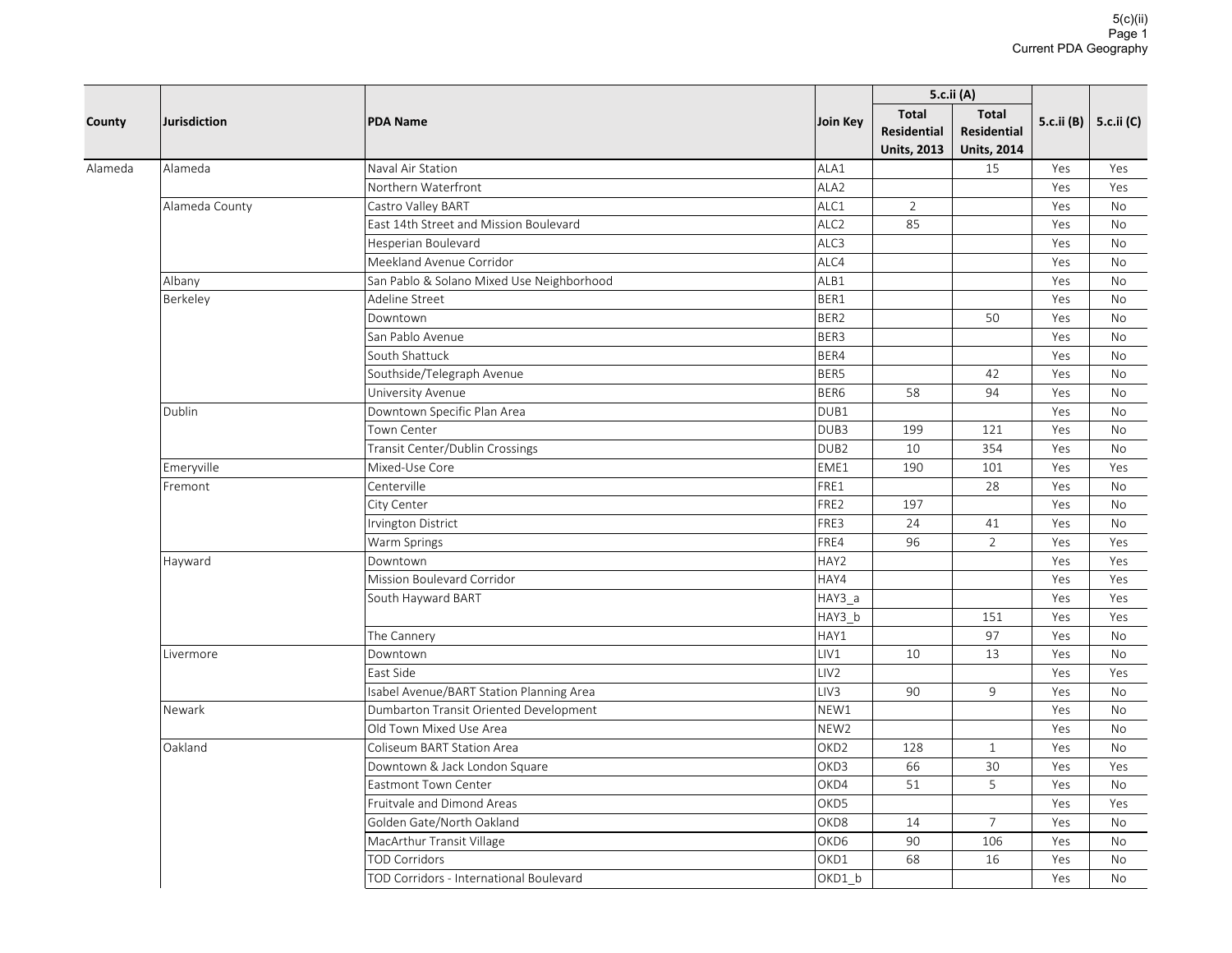| County               | Jurisdiction        | <b>PDA Name</b>                                                                      | Join Key         | <b>Total</b><br><b>Residential</b> | <b>Total</b><br><b>Residential</b> | 5.c.ii (B) | 5.c.ii (C) |
|----------------------|---------------------|--------------------------------------------------------------------------------------|------------------|------------------------------------|------------------------------------|------------|------------|
|                      |                     |                                                                                      |                  | <b>Units, 2013</b>                 | <b>Units, 2014</b>                 |            |            |
|                      |                     | TOD Corridors - San Antonio/Central Estuary                                          | OKD1_a           | 92                                 | 41                                 | Yes        | Yes        |
|                      |                     | West Oakland                                                                         | OKD7             |                                    | 18                                 | Yes        | <b>No</b>  |
|                      | Pleasanton          | Hacienda                                                                             | PLE1             | 168                                | 255                                | Yes        | <b>No</b>  |
|                      | San Leandro         | Bay Fair BART Village                                                                | SLE1             |                                    |                                    | Yes        | No         |
|                      |                     | Downtown Transit Oriented Development                                                | SLE3             |                                    |                                    | Yes        | No         |
|                      |                     | East 14th Street                                                                     | SLE <sub>2</sub> |                                    |                                    | Yes        | <b>No</b>  |
|                      | Union City          | <b>Intermodal Station District</b>                                                   | UNI1             |                                    |                                    | Yes        | No         |
| Contra Costa Antioch |                     | Hillcrest eBART Station                                                              | ANT1             |                                    |                                    | Yes        | Yes        |
|                      |                     | <b>Rivertown Waterfront</b>                                                          | ANT <sub>2</sub> |                                    |                                    | Yes        | <b>No</b>  |
|                      | Concord             | Community Reuse Area/Los Medanos                                                     | $CON1_a$         |                                    |                                    | Yes        | No         |
|                      |                     |                                                                                      | CON1 b           |                                    |                                    | Yes        | No         |
|                      |                     | Downtown                                                                             | CON2             |                                    | 6                                  | Yes        | No         |
|                      | Contra Costa County | Contra Costa Centre                                                                  | CCC1             |                                    |                                    | No         | No         |
|                      |                     | Downtown El Sobrante                                                                 | CCC4             |                                    | $\mathbf{1}$                       | No         | No         |
|                      |                     | Pittsburg/Bay Point BART Station                                                     | CCC3 a           | $\mathbf{3}$                       | $\mathbf{1}$                       | No         | No         |
|                      |                     |                                                                                      | CCC3_b           |                                    |                                    | No         | No         |
|                      |                     | West Contra Costa Transportation Advisory Committee San Pablo Avenue Corridor WCC1_a |                  |                                    | $\mathbf{1}$                       | No         | No         |
|                      | Danville            | Downtown                                                                             | DAN1             |                                    | $\overline{2}$                     | Yes        | <b>No</b>  |
|                      | El Cerrito          | San Pablo Avenue Corridor                                                            | $ELC1_a$         |                                    |                                    | Yes        | <b>No</b>  |
|                      |                     |                                                                                      | $ELC1_b$         |                                    | 57                                 | Yes        | No         |
|                      | <b>Hercules</b>     | Central Hercules                                                                     | HER1             |                                    |                                    | Yes        | Yes        |
|                      |                     | <b>Waterfront District</b>                                                           | HER2             |                                    |                                    | Yes        | <b>No</b>  |
|                      |                     | West Contra Costa Transportation Advisory Committee San Pablo Avenue Corridor WCC1_g |                  |                                    |                                    | Yes        | No         |
|                      | Lafayette           | Downtown                                                                             | LAF1             |                                    |                                    | Yes        | No         |
|                      | Martinez            | Downtown                                                                             | MAR1             | 49                                 |                                    | Yes        | <b>No</b>  |
|                      | Moraga              | Moraga Center                                                                        | MOR1             |                                    |                                    | Yes        | No         |
|                      | Oakley              | Downtown                                                                             | OAK2             |                                    |                                    | Yes        | No         |
|                      |                     | <b>Employment Area</b>                                                               | OAK1             | 30                                 |                                    | Yes        | No         |
|                      |                     | Potential Planning Area                                                              | OAK3             |                                    |                                    | Yes        | No         |
|                      | Orinda              | Downtown                                                                             | ORI1             | $\overline{2}$                     | 28                                 | Yes        | No         |
|                      | Pinole              | Appian Way Corridor                                                                  | PIN <sub>2</sub> |                                    |                                    | Yes        | Yes        |
|                      |                     | Old Town San Pablo Avenue                                                            | PIN1             |                                    |                                    | Yes        | Yes        |
|                      | Pittsburg           | Downtown                                                                             | PIT <sub>2</sub> |                                    | 13                                 | Yes        | No         |
|                      |                     | Railroad Avenue eBART Station                                                        | PIT1             |                                    |                                    | Yes        | No         |
|                      | Pleasant Hill       | <b>Buskirk Avenue Corridor</b>                                                       | PLH <sub>2</sub> | $\mathbf{1}$                       |                                    | Yes        | No         |
|                      |                     | Diablo Valley College                                                                | PLH1             |                                    |                                    | Yes        | No         |
|                      | Richmond            | Central Richmond & 23rd Street Corridor                                              | RIC1 a           | $\overline{2}$                     |                                    | Yes        | No         |
|                      |                     |                                                                                      | RIC1_b           |                                    |                                    | Yes        | No         |
|                      |                     | South Richmond                                                                       | RIC <sub>2</sub> |                                    | 125                                | Yes        | No         |
|                      |                     | West Contra Costa Transportation Advisory Committee San Pablo Avenue Corridor WCC1_c |                  |                                    |                                    | Yes        | Yes        |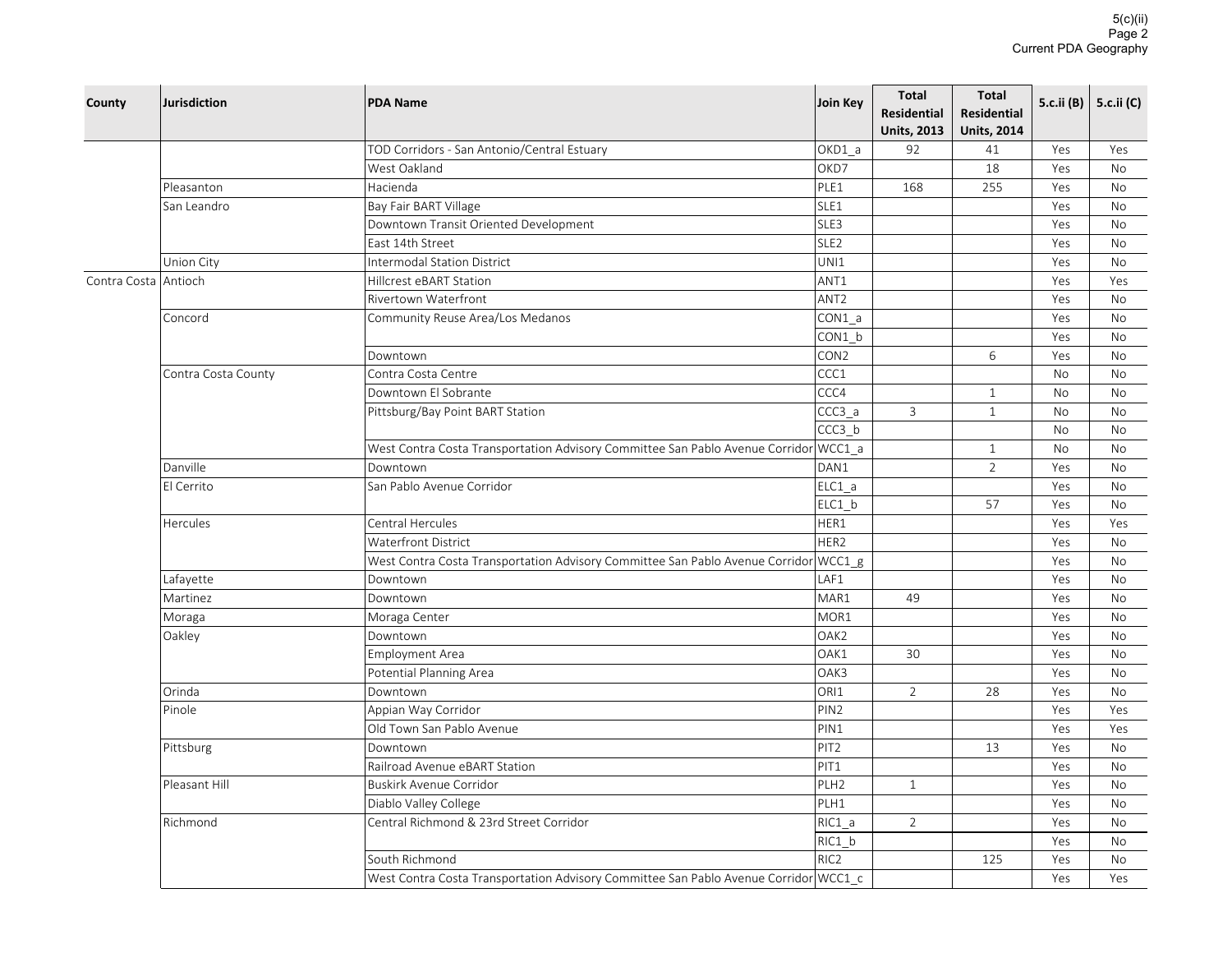| County    | Jurisdiction                                      | <b>PDA Name</b>                                  | Join Key         | <b>Total</b><br><b>Residential</b><br><b>Units, 2013</b> | <b>Total</b><br>Residential<br><b>Units, 2014</b> |           | 5.c.ii (B) 5.c.ii (C) |
|-----------|---------------------------------------------------|--------------------------------------------------|------------------|----------------------------------------------------------|---------------------------------------------------|-----------|-----------------------|
|           | Richmond (with Contra Costa County North Richmond |                                                  | CCC <sub>2</sub> | $\mathbf{1}$                                             |                                                   | Yes       | No                    |
|           | San Pablo                                         | <b>Rumrill Boulevard</b>                         | SPA <sub>2</sub> |                                                          |                                                   | Yes       | <b>No</b>             |
|           |                                                   | San Pablo Avenue & 23rd Street Corridors         | SPA1             |                                                          | 30                                                | Yes       | Yes                   |
|           | San Ramon                                         | City Center                                      | SAR1             |                                                          |                                                   | Yes       | Yes                   |
|           |                                                   | North Camino Ramon                               | SAR2             |                                                          | 60                                                | Yes       | <b>No</b>             |
|           | Walnut Creek                                      | Core Area                                        | WAL1             |                                                          |                                                   | Yes       | No                    |
| Marin     | Marin County                                      | Urbanized 101 Corridor                           | MCO1             |                                                          |                                                   | <b>No</b> | <b>No</b>             |
|           | San Rafael                                        | Downtown                                         | SRA1             |                                                          |                                                   | Yes       | No                    |
| Napa      | American Canyon                                   | Highway 29 Corridor                              | ACA1             |                                                          |                                                   | Yes       | <b>No</b>             |
|           | Napa                                              | Downtown Napa and Soscol Gateway Corridor        | NAP1             |                                                          |                                                   | Yes       | <b>No</b>             |
|           | San Francisco San Francisco                       | 19th Avenue                                      | SFO10            |                                                          | $\overline{7}$                                    | Yes       | No                    |
|           |                                                   | Balboa Park                                      | SFO <sub>2</sub> |                                                          | $\overline{3}$                                    | Yes       | No                    |
|           |                                                   | Bayview/Hunters Point Shipyard/Candlestick Point | SFO1             | 140                                                      | 157                                               | Yes       | <b>No</b>             |
|           |                                                   | Downtown-Van Ness-Geary                          | SFO <sub>3</sub> | 1463                                                     | 1489                                              | Yes       | <b>No</b>             |
|           |                                                   | Eastern Neighborhoods                            | SFO4             | 344                                                      | 798                                               | Yes       | No                    |
|           |                                                   | Market-Octavia/Upper Market                      | SFO11            | 388                                                      | 308                                               | Yes       | No                    |
|           |                                                   | <b>Mission Bay</b>                               | SFO <sub>5</sub> |                                                          | 800                                               | Yes       | <b>No</b>             |
|           |                                                   | Mission-San Jose Corridor                        | SFO12            |                                                          | 12                                                | Yes       | No                    |
|           |                                                   | Port of San Francisco                            | SFO <sub>6</sub> |                                                          |                                                   | Yes       | <b>No</b>             |
|           |                                                   | Transit Center District                          | SFO7             | 120                                                      |                                                   | Yes       | No                    |
|           |                                                   | Treasure Island & Yerba Buena Island             | SFO <sub>8</sub> |                                                          |                                                   | Yes       | Yes                   |
|           | San Francisco & Brisbane                          | San Francisco/San Mateo Bi-County Area           | SFO9_b           |                                                          |                                                   | Yes       | No                    |
| San Mateo | Belmont                                           | Villages of Belmont                              | BEL1             | $\overline{4}$                                           | 1                                                 | Yes       | No                    |
|           | Burlingame                                        | Burlingame El Camino Real                        | BUR1             |                                                          | 13                                                | Yes       | Yes                   |
|           | Colma                                             | El Camino Real                                   | CCG1_b           |                                                          |                                                   | Yes       | No                    |
|           | Daly City                                         | Bayshore                                         | DAL <sub>2</sub> |                                                          | 2                                                 | Yes       | No                    |
|           |                                                   | Mission Boulevard                                | DAL1             |                                                          | 9                                                 | Yes       | <b>No</b>             |
|           | East Palo Alto                                    | Ravenswood                                       | EPA1             |                                                          |                                                   | Yes       | No                    |
|           | Menlo Park                                        | El Camino Real Corridor and Downtown             | MEN1             | 22                                                       |                                                   | Yes       | <b>No</b>             |
|           | Millbrae                                          | <b>Transit Station Area</b>                      | MIL1             |                                                          | 54                                                | Yes       | <b>No</b>             |
|           | Redwood City                                      | Broadway/Veterens Boulevard Corridor             | RWC2             | 132                                                      |                                                   | Yes       | Yes                   |
|           |                                                   | Downtown                                         | RWC1             | 116                                                      | 1123                                              | Yes       | <b>No</b>             |
|           |                                                   | El Camino Real Corridor                          | RWC3             | 146                                                      |                                                   | Yes       | <b>No</b>             |
|           | San Bruno                                         | Transit Corridors                                | SBR1             | $\mathbf{1}$                                             | $\mathbf{1}$                                      | Yes       | No                    |
|           | San Carlos                                        | Railroad Corridor                                | SCA1             |                                                          |                                                   | Yes       | No                    |
|           | San Francisco & Brisbane                          | San Francisco/San Mateo Bi-County Area           | SFO9 a           |                                                          |                                                   | Yes       | Yes                   |
|           | San Mateo                                         | Downtown                                         | SMA1             |                                                          |                                                   | Yes       | No                    |
|           |                                                   | El Camino Real                                   | SMA3             |                                                          |                                                   | Yes       | <b>No</b>             |
|           |                                                   | Grand Boulevard Initiative                       | SMA4             | 197                                                      | $\overline{2}$                                    | Yes       | No                    |
|           |                                                   | Rail Corridor                                    | SMA <sub>2</sub> | 283                                                      | 172                                               | Yes       | Yes                   |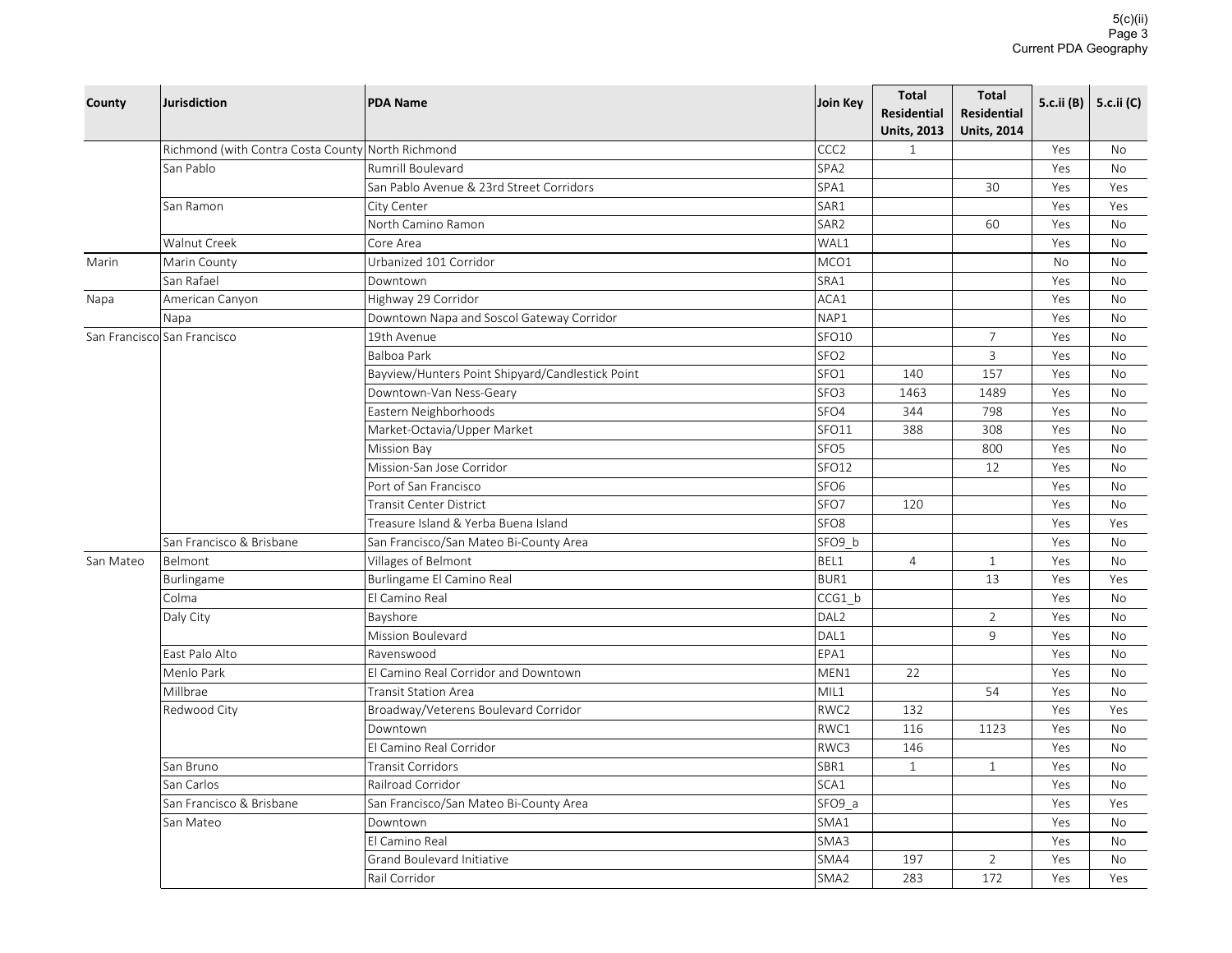| County      | Jurisdiction                 | <b>PDA Name</b>                                                                                                                                                        | Join Key         | <b>Total</b><br><b>Residential</b> | <b>Total</b><br><b>Residential</b> | 5.c.ii (B) | 5.c.ii (C) |
|-------------|------------------------------|------------------------------------------------------------------------------------------------------------------------------------------------------------------------|------------------|------------------------------------|------------------------------------|------------|------------|
|             |                              |                                                                                                                                                                        |                  | <b>Units, 2013</b>                 | <b>Units, 2014</b>                 |            |            |
|             | San Mateo County             | El Camino Real (North Fair Oaks)                                                                                                                                       | CCG1             | $\overline{2}$<br>36               | $\overline{3}$                     | Yes        | Yes        |
|             |                              | El Camino Real (Unincorporated Colma)                                                                                                                                  | CCG1 k           |                                    |                                    | Yes        | <b>No</b>  |
|             | South San Francisco          | Downtown<br>El Camino Real                                                                                                                                             | SSF1             |                                    |                                    | Yes        | <b>No</b>  |
|             |                              |                                                                                                                                                                        | CCG1 c           |                                    |                                    | Yes        | No         |
| Santa Clara | Campbell                     | Central Redevelopment Area                                                                                                                                             | CAM1             |                                    |                                    | Yes        | No         |
|             | Cupertino                    | Santa Clara Valley Transportation Authority City Cores, Corridors & Station Areas                                                                                      | VTA1 b           |                                    | $\mathbf{1}$<br>36                 | Yes        | <b>No</b>  |
|             | Gilroy                       | Downtown                                                                                                                                                               | GIL1             | 22<br>$\overline{3}$               | 2                                  | Yes<br>Yes | No<br>No   |
|             | Los Altos                    | Santa Clara Valley Transportation Authority City Cores, Corridors & Station Areas<br>Santa Clara Valley Transportation Authority City Cores, Corridors & Station Areas | VTA1 c<br>VTA1 d |                                    |                                    | Yes        | <b>No</b>  |
|             | Milpitas                     | Santa Clara Valley Transportation Authority City Cores, Corridors & Station Areas                                                                                      | VTA1 f           |                                    |                                    | Yes        | No         |
|             |                              | Transit Area                                                                                                                                                           | MPT1             | 502                                | 232                                | Yes        | No         |
|             |                              | Downtown                                                                                                                                                               | MOH1             |                                    | 23                                 | Yes        | No         |
|             | Morgan Hill<br>Mountain View | Downtown                                                                                                                                                               | MVW <sub>2</sub> | 81                                 | 173                                | Yes        | No         |
|             |                              | El Camino Real                                                                                                                                                         | MVW4             | 193                                | 405                                | Yes        | Yes        |
|             |                              | North Bayshore                                                                                                                                                         | MVW6             |                                    |                                    | Yes        | No         |
|             |                              | San Antonio                                                                                                                                                            | MVW3             |                                    |                                    | Yes        | No         |
|             |                              | Whisman Station                                                                                                                                                        | MVW1             |                                    |                                    | Yes        | No         |
|             | Palo Alto                    | California Avenue                                                                                                                                                      | PAL1             | 5                                  |                                    | Yes        | No         |
|             | San Jose                     | Bascom TOD Corridor                                                                                                                                                    | SJO14            |                                    |                                    | Yes        | <b>No</b>  |
|             |                              | Bascom Urban Village                                                                                                                                                   | SJO15            |                                    |                                    | Yes        | No         |
|             |                              | Berryessa Station                                                                                                                                                      | SJO5             | 22                                 | 42                                 | Yes        | <b>No</b>  |
|             |                              | Blossom Hill/Snell Urban Village                                                                                                                                       | SJO17            |                                    |                                    | Yes        | <b>No</b>  |
|             |                              | Camden Urban Village                                                                                                                                                   | SJO16            |                                    |                                    | Yes        | No         |
|             |                              | Capitol Corridor Urban Villages                                                                                                                                        | SJO18            |                                    |                                    | Yes        | No         |
|             |                              | Capitol/Tully/King Urban Villages                                                                                                                                      | SJO11            |                                    |                                    | Yes        | No         |
|             |                              | Communications Hill                                                                                                                                                    | SJO6             | 106                                |                                    | Yes        | No         |
|             |                              | Cottle Transit Village (Hitachi)                                                                                                                                       | SJO <sub>2</sub> | 931                                | 70                                 | Yes        | No         |
|             |                              | Downtown "Frame"                                                                                                                                                       | SJO4             | 317                                | 13                                 | Yes        | Yes        |
|             |                              | East Santa Clara/Alum Rock Corridor                                                                                                                                    | SJO8             |                                    | $\overline{2}$                     | Yes        | Yes        |
|             |                              | Greater Downtown                                                                                                                                                       | SJO1             | 659                                |                                    | Yes        | No         |
|             |                              | North San Jose                                                                                                                                                         | SJO3             | 787                                |                                    | Yes        | Yes        |
|             |                              | Oakridge/Almaden Plaza Urban Village                                                                                                                                   | SJO10            |                                    |                                    | Yes        | No         |
|             |                              | Santa Clara Valley Transportation Authority City Cores, Corridors & Station Areas                                                                                      | VTA1_i           |                                    | 8                                  | Yes        | Yes        |
|             |                              | Saratoga TOD Corridor                                                                                                                                                  | SJO12            |                                    |                                    | Yes        | No         |
|             |                              | Stevens Creek TOD Corridor                                                                                                                                             | SJO9             |                                    | $\overline{4}$                     | Yes        | No         |
|             |                              | West San Carlos and Southwest Expressway Corridors                                                                                                                     | SJO7             | 175                                |                                    | Yes        | No         |
|             |                              | Westgate/El Paseo Urban Village                                                                                                                                        | SJO19            |                                    |                                    | Yes        | No         |
|             |                              | Winchester Boulevard TOD Corridor                                                                                                                                      | SJO13            |                                    |                                    | Yes        | No         |
|             | Santa Clara                  | El Camino Real Focus Area                                                                                                                                              | SCL1             | 186                                | 246                                | Yes        | No         |
|             |                              | Santa Clara Station Focus Area                                                                                                                                         | SCL <sub>2</sub> |                                    |                                    | Yes        | <b>No</b>  |